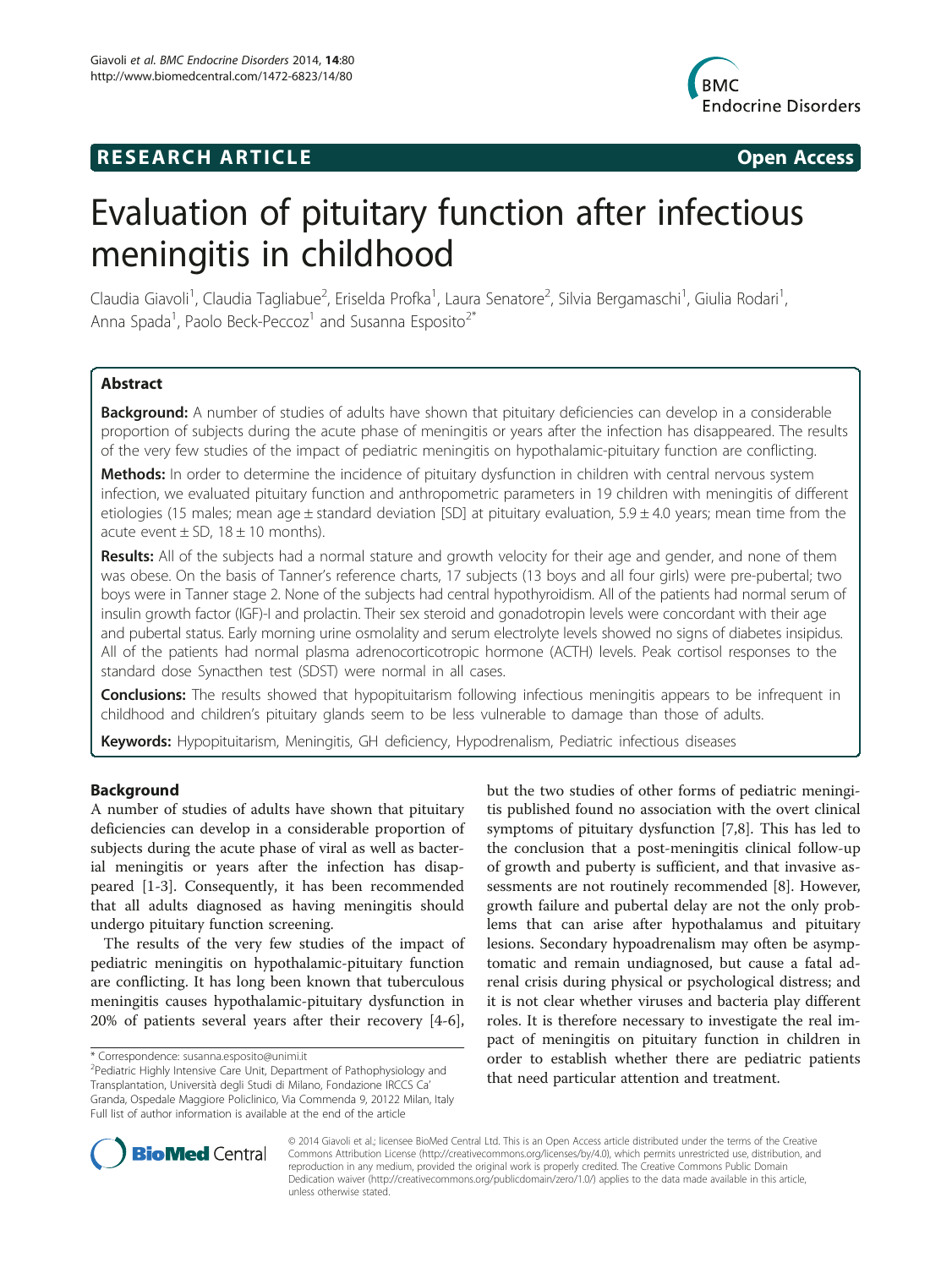<span id="page-1-0"></span>The aim of this study was to determine the incidence and clinical impact of pituitary dysfunction in children with a history of meningitis of different etiologies.

## Methods

The study was approved by the Ethics Committee of Fondazione IRCCS Ca' Granda Ospedale Maggiore Policlinico in Milan, Italy, and the parents of all of the participants gave their written informed consent.

After taking a detailed history in order to exclude any pre-meningitis symptoms suggesting endocrinal problems, we consecutively enrolled 19 patients with a history of infectious meningitis hospitalized at the Pediatric Highly Intensive Care Unit, Fondazione IRCCS Ca' Granda Ospedale Maggiore Policlinico, Milan, Italy, from January 1, 2013, to December 31, 2013: 15 males; mean age at pituitary evaluation  $5.9 \pm 4.0$  years; mean time from the acute event  $18 \pm 10$  months (Table 1). The diagnosis of meningitis was based on clinical symptoms and cerebrospinal fluid examinations and cultures for bacteria as well as polymerase chain reaction (PCR) for viruses. The etiology was viral in eight patients confirmed by PCR (enterovirus  $n = 5$ ; varicella zoster virus  $n = 3$ ) and bacterial in 11 confirmed by culture (Streptococcus pneumoniae  $n = 4$ , Neisseria meningitidis  $n = 2$ , Streptococcus agalactiae  $n = 2$ , Staphylococcus aureus  $n = 1$ , Haemophilus

Patients' height and weight were used to calculate their body mass index (BMI), and the results were compared with the WHO gender- and age-related curves. Height velocity was determined using a previous measurement made at least six months before the beginning of the study and preserved in the patients' medical records; parental height was also measured in order to calculate target height. Standard deviation scores (SDS) were used for the anthropometric measurements, and the Tanner and Whitehouse reference charts were used for pubertal staging [[9](#page-4-0)].

After 3 to 37 months (median, 15 months) from the acute event, baseline blood samples were taken after an overnight fast and used to measure the levels of adrenocorticotropic hormone (ACTH), insulin growth factor (IGF)-I, prolactin (PRL), sodium and potassium, and thyroid and gonadal function. An early morning urine sample was tested for osmolality. The hypothalamicpituitary-adrenal (HPA) axis was evaluated by means of a standard dose Synacthen test (SDST: ACTH 125 μg in children aged <2 years; 250 μg in children aged  $\geq$ 2 years) administered as an intravenous bolus at baseline, with serum cortisol levels being measured after 0, 30 and 60 minutes; central hypoadrenalism was excluded by the

Table 1 Growth parameters, and clinical and demographic characteristics of children with a previous diagnosis of acute meningitis

| Patient No. | Gender/age (years) | Height (SDS) | BMI (SDS) | <b>Tanner stage</b> | <b>Etiology of meningitis</b> | Time from acute event (months) |
|-------------|--------------------|--------------|-----------|---------------------|-------------------------------|--------------------------------|
| 1           | M/10.1             | $-1.1$       | $-0.63$   | $\overline{2}$      | Enterovirus                   | 3                              |
| 2           | M/2.8              | 1.6          | 0.69      |                     | Enterovirus                   | 33                             |
| 3           | M/6.5              | 1.0          | $-0.14$   |                     | Enterovirus                   | 15                             |
| 4           | F/6.3              | 2.0          | 0.44      |                     | Enterovirus                   | 15                             |
| 5           | F/3.9              | 0.9          | 0.01      |                     | Enterovirus                   | 16                             |
| 6           | M/3.5              | 0.2          | 0.41      |                     | Varicella zoster virus        | 8                              |
| 7           | M/6.9              | $-0.7$       | $-0.45$   |                     | Varicella zoster virus        | 12                             |
| 8           | M/3.3              | 1.3          | 0.98      |                     | Varicella zoster virus        | 23                             |
| 9           | M/13.9             | 0.4          | 0.65      | 3                   | Streptococcus pneumoniae      | 32                             |
| 10          | F/3.6              | 0.6          | 0.41      |                     | Streptococcus pneumoniae      | 29                             |
| 11          | M/6.3              | $-0.4$       | 0.00      |                     | Streptococcus pneumoniae      | 11                             |
| 12          | M/4.9              | 1.0          | $-0.55$   |                     | Streptococcus pneumoniae      | 37                             |
| 13          | F/8.9              | 0.8          | $-1.42$   |                     | Neisseria meningitidis        | 13                             |
| 14          | M/12.9             | 1.9          | 2.28      | $\overline{2}$      | Neisseria meningitidis        | 12                             |
| 15          | F/1.5              | $-0.4$       | $-0.51$   | 3                   | Streptococcus agalactiae      | 15                             |
| 16          | M/1.1              | 1.2          | $-1.14$   |                     | Streptococcus agalactiae      | 10                             |
| 17          | M/1.1              | $-1.1$       | $-1.58$   |                     | <b>MRSA</b>                   | 6                              |
| 18          | M/3.2              | 2.0          | $-1.58$   |                     | Haemophilus influenzae type b | 32                             |
| 19          | M/12               | 0.3          | $-0.63$   |                     | Mycobacterium tuberculosis    | 18                             |

M = male; F = female; SDS = standard deviation scores; BMI = body mass index, MRSA: methicillin-resistant Staphylococcus aureus.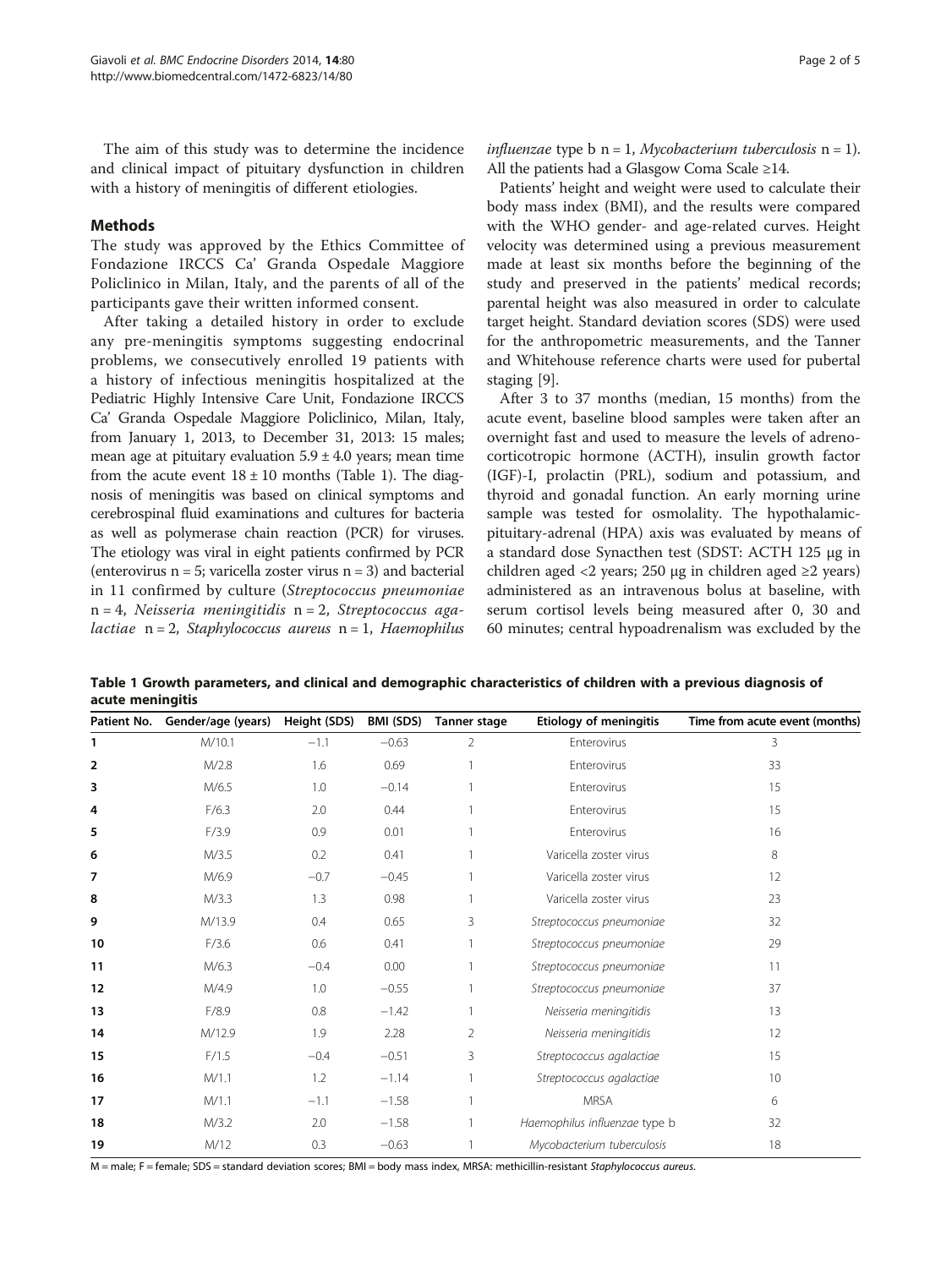presence of a cortisol peak >20 μg/dL (550 nmol/L) [\[10](#page-4-0)]. Serum thyroid stimulating hormone (TSH) and free thyroid hormone levels (FT4 and FT3) were compared with the normal age-adjusted reference ranges supplied by the hospital's central laboratory; central hypothyroidism was ruled out by the presence of normal serum FT4 and FT3 serum levels [[11\]](#page-4-0). The SDS of IGF-I were calculated using age- and gender-related reference ranges. The levels of gonadotropins and sex steroids (estradiol or testosterone) were interpreted on the basis of the subjects' pubertal stage.

Serum cortisol levels were measured using an electrochemiluminescence immunoassay (ECLIA, Roche Cobas Cortisol, Roche Diagnostics, Mannheim, Germany) with an inter-assay coefficient of variation of 1.4-1.6% and an intra-assay coefficient of variation of 1.0-1.4%. Serum IGF-I levels were measured using a chemiluminescent immunometric assay (Immulite 2000 IGF-I; Siemens Medical Solutions Diagnostics, Los Angeles, CA), with intra- and interassay coefficients of variation of respectively 2.9% and 7.4%. Serum FT4, FT3 and TSH concentrations were measured using electrochemiluminiscent immunoassays (Roche Diagnostics). All of the other parameters were measured using standard methods.

After using Levene's test to check the equality of variances, the normally distributed data were expressed as mean values ± standard deviation (SD).

## Results

All of the subjects had a normal stature (mean height  $SDS \pm SD$  0.6  $\pm$  0.9) and growth velocity for their age and gender, and none of them was obese (mean BMI  $SDS \pm SD$  0  $\pm$  1). On the basis of Tanner's reference charts [[9\]](#page-4-0), 17 subjects (13 boys and all four girls) were pre-pubertal (stage B1 or a testicular volume of <4 mL); two boys were in Tanner stage 2 (testicular volume 8 mL) (Table [1\)](#page-1-0).

Table [2](#page-3-0) summarises the main laboratory parameters. None of the subjects had central hypothyroidism as shown by the normal serum levels of FT4 and FT3 (mean FT4  $\pm$  SD 12.9  $\pm$  2.1; mean FT3  $\pm$  SD 4.5  $\pm$  0.5). All of the patients had normal serum of IGF-I (mean IGF-I SDS  $\pm$  SD  $-0.9 \pm 0.5$ ) and prolactin, and their sex steroid and gonadotropin levels were concordant with their age and pubertal status. Early morning urine osmolality and serum electrolyte levels (mean sodium  $\pm$  SD  $139 \pm 0.2$  mEq/L; mean potassium  $\pm$  SD 4.6  $\pm$  0.3 mEq/L) showed no signs of diabetes insipidus.

All of the patients had normal plasma ACTH levels (mean  $\text{ACTH} \pm \text{SD} 22.1 \pm 9.6 \text{ pg/mL}$ ). Mean basal cortisol levels ± SD were 10.7 ± 7.3 (normal values 6.2-19.4 μg/dL), and slightly low in four subjects, but peak cortisol responses to the SDST were normal in all cases, including those with low basal levels (mean cortisol peak  $\pm$  SD  $32.2 \pm 5.9$ ; normal values >20  $\mu$ g/dL). Figure [1](#page-3-0) shows the cortisol response to SDST in each patient.

## **Discussion**

Despite the relatively small number of subjects, the findings of this study seems to support the hypothesis that pediatric meningitis does not impair childhood pituitary function, regardless of its viral or bacterial etiology. This is different from the findings in adultswith viral as well as bacterial meningitis, which frequently indicate postmeningitis ACTH and growth hormone (GH) deficiency [[1](#page-4-0)-[3\]](#page-4-0). The difference seems to reflect an age-related difference in susceptibility to pituitary damage as previous studies of adults [[12](#page-4-0)] and children [\[13\]](#page-4-0) have shown that, similarly to findings observed in meningitis, pituitary dysfunction after traumatic brain injury (which is observed in 33% of adults after three months and in 22% after 12 months) is also significantly less likely in children.

Unlike Levy-Shraga et al. [\[7](#page-4-0)], who only studied basal pituitary function, we excluded the presence of postmeningitis central hypoadrenalism by dynamically evaluated the HPA axis using the safe and simple SDST, which has previously been used by Karadag-Oncel et al. [[8\]](#page-4-0). Basal cortisol levels are not always useful in diagnosing central hypoadrenalism mainly because they do not reveal any reduction in pituitary ACTH reserve. Furthermore, and unlike Karadag-Oncel et al. [\[8](#page-4-0)], we used a glucagons test to assess adrenal function because it is more reliable than the gold standard insulin tolerance test [\[14](#page-4-0)]. The SDST may not always be effective in establishing or excluding the presence of central hypoadrenalism in children [[8\]](#page-4-0). The post-SDST cortisol peak reached by each patient was greatly above the established cut-off value definitely excluding central hypoadrenalism, and none of the subjects complained of any symptoms of adrenal insufficiency.

Regarding the hypothalamic-pituitary-gonadal axis, 17 of our 19 patients were pre-pubertal and so possible hypogonadism could not be revealed by means of a clinical or hormonal evaluation. However, the two boys in Tanner stage 2 had normal testosterone and gonadotropins levels.

In relation to the other pituitary axis, none of the patients showed hyper- or hypo-prolactinemia, and central hypothyroidism was ruled out by the presence of normal free thyroid hormone levels.

Post-meningitis GH deficiency has been described and confirmed by provocative tests in adults [[1-3](#page-4-0)]. We did not evaluate GH secretion dynamically because of all of the children had normal height, growth velocity, and IGF-I SDS. However, GH deficiency cannot be definitely excluded without a longer follow-up and, if necessary, dynamic testing.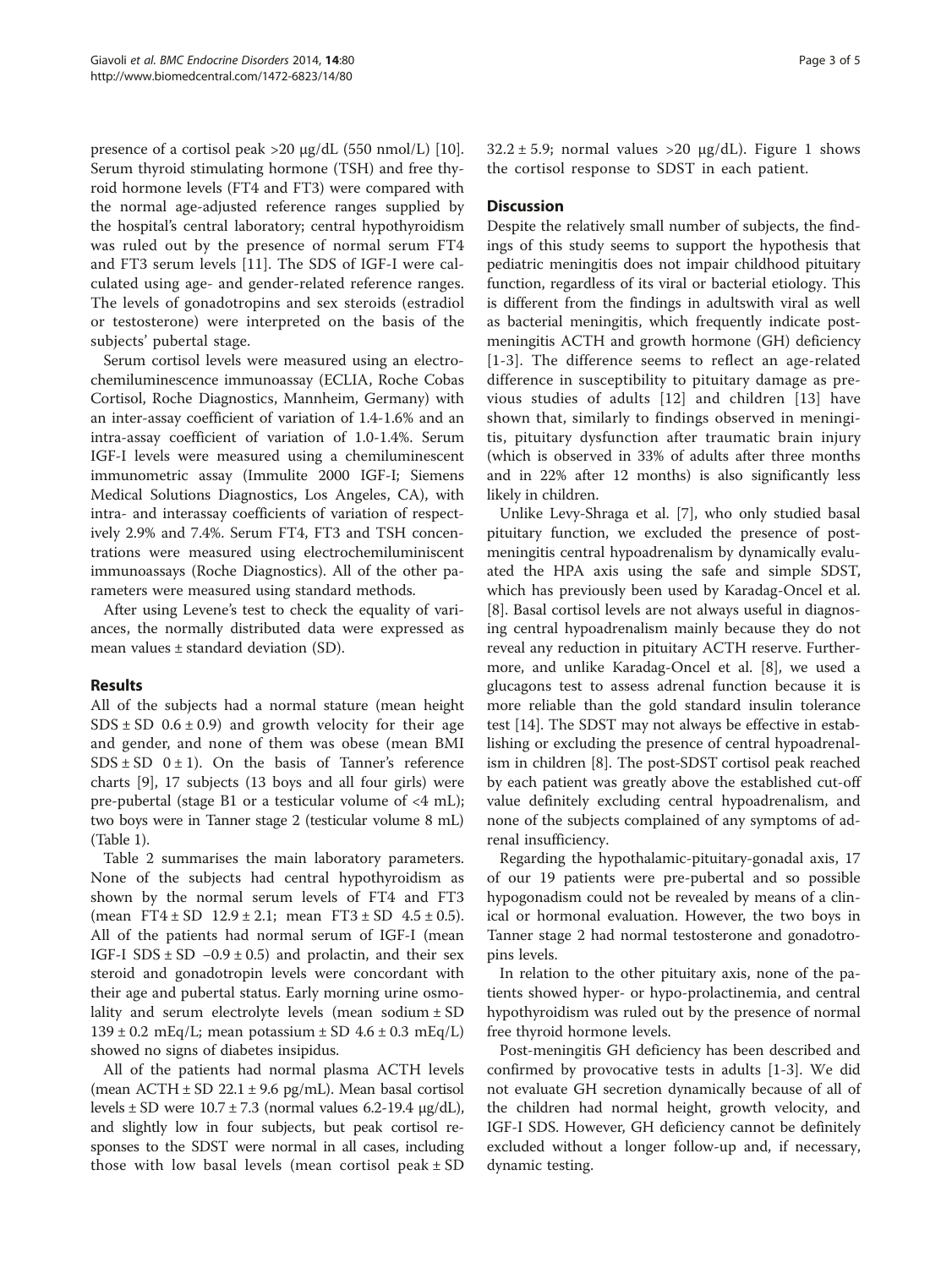<span id="page-3-0"></span>Table 2 Main laboratory parameters

| Patient No.    | IGF-I (SDS) | TSH mclU/ml<br>$(n.v. 0.6-7.6)$ | FT4pg/mL<br>$(n.v. 8-17)$ | FT3 pg/mL<br>$(n.v. 2.5-5.3)$ | PRL ng/mL<br>$(n.v. 1.7-16)$ | Potassium mEq/L<br>$(n.v. 3.5-5.1)$ | Sodium mEq/L<br>$(n.v. 135-145)$ |
|----------------|-------------|---------------------------------|---------------------------|-------------------------------|------------------------------|-------------------------------------|----------------------------------|
| $\mathbf{1}$   | $-0.35$     | 1.81                            | 17.5                      | 4.4                           | 7.1                          | 3.8                                 | 135                              |
| $\overline{2}$ | $-1.18$     | 5.19                            | 16.6                      | 5.4                           | 10.6                         | 3.9                                 | 139                              |
| 3              | $-1.49$     | 2.66                            | 10.4                      | 3.8                           | 15.1                         | 3.9                                 | 140                              |
| 4              | $-0.15$     | 1.8                             | 13.2                      | $\overline{4}$                | 2.6                          | 4.2                                 | 139                              |
| 5              | $-1.18$     | 2.05                            | 12.1                      | 4.1                           | 7.4                          | 5                                   | 139                              |
| 6              | $-1.09$     | 2.18                            | 11.9                      | 4.8                           | 5.0                          | 3.7                                 | 131                              |
| $\overline{7}$ | $-0.15$     | 1.7                             | 14                        | 5.2                           | 13.7                         | 4.7                                 | 143                              |
| 8              | $-0.47$     | 2.15                            | 13.6                      | 4.1                           | 13.6                         | 4.8                                 | 140                              |
| 9              | $-0.98$     | 2.44                            | 10.8                      | 3.9                           | 7.4                          | 4.7                                 | 142                              |
| 10             | $-1.50$     | 2.66                            | 10.4                      | 3.8                           | 15.1                         | 4.3                                 | 140                              |
| 11             | $-1.25$     | 2.72                            | 13                        | 4.5                           | 7.4                          | 4.2                                 | 139                              |
| 12             | $-1.46$     | 1.29                            | 13.5                      | 4.4                           | 8.7                          | 4.2                                 | 140                              |
| 13             | $-1.17$     | 4.56                            | 13.2                      | 4.3                           | 5                            | 4.4                                 | 143                              |
| 14             | $-1.29$     | 2.17                            | 9.8                       | 4.3                           | 1.9                          | 4.8                                 | 141                              |
| 15             | $-1.51$     | 1.58                            | 13.3                      | 4.6                           | 14.8                         | 4.3                                 | 139                              |
| 16             | $-1.46$     | $\overline{2}$                  | 11.6                      | 4.4                           | 13.4                         | 4.8                                 | 138                              |
| 17             | $-1.51$     | 2.88                            | 15.9                      | 5.5                           | 9.1                          | 4.4                                 | 138                              |
| 18             | $-0.57$     | 2.27                            | 11.4                      | 5.2                           | 5.6                          | 4.9                                 | 137                              |
| 19             | $-0.11$     | 1.69                            | 12.8                      | 4.4                           | 2.9                          | 4.5                                 | 138                              |

SDS = standard deviation scores; n.v. = normal values; IGF-I = insulin-like growth factor I; TSH = thyroid- stimulating hormone; FT4 = free T4; FT3 = free T3; PRL = prolactin.

A limitation of the study is represented by the heterogeneous aetiology of the cases as well as by the fact that none of them had severe neurologic involvement. It could be possible that in complicated cases as tuberculous meningitis or neonatal meningitis and in presence of severe neurologic deterioration the results could be different.

### **Conclusions**

The findings of this study show that hypopituitarism following infectious meningitis is significantly less frequent in children than in adults. Like those observed after traumatic brain injury, the data suggest that the pituitary of children may be less susceptible to damage. Moreover, there did not seem to be any difference between the